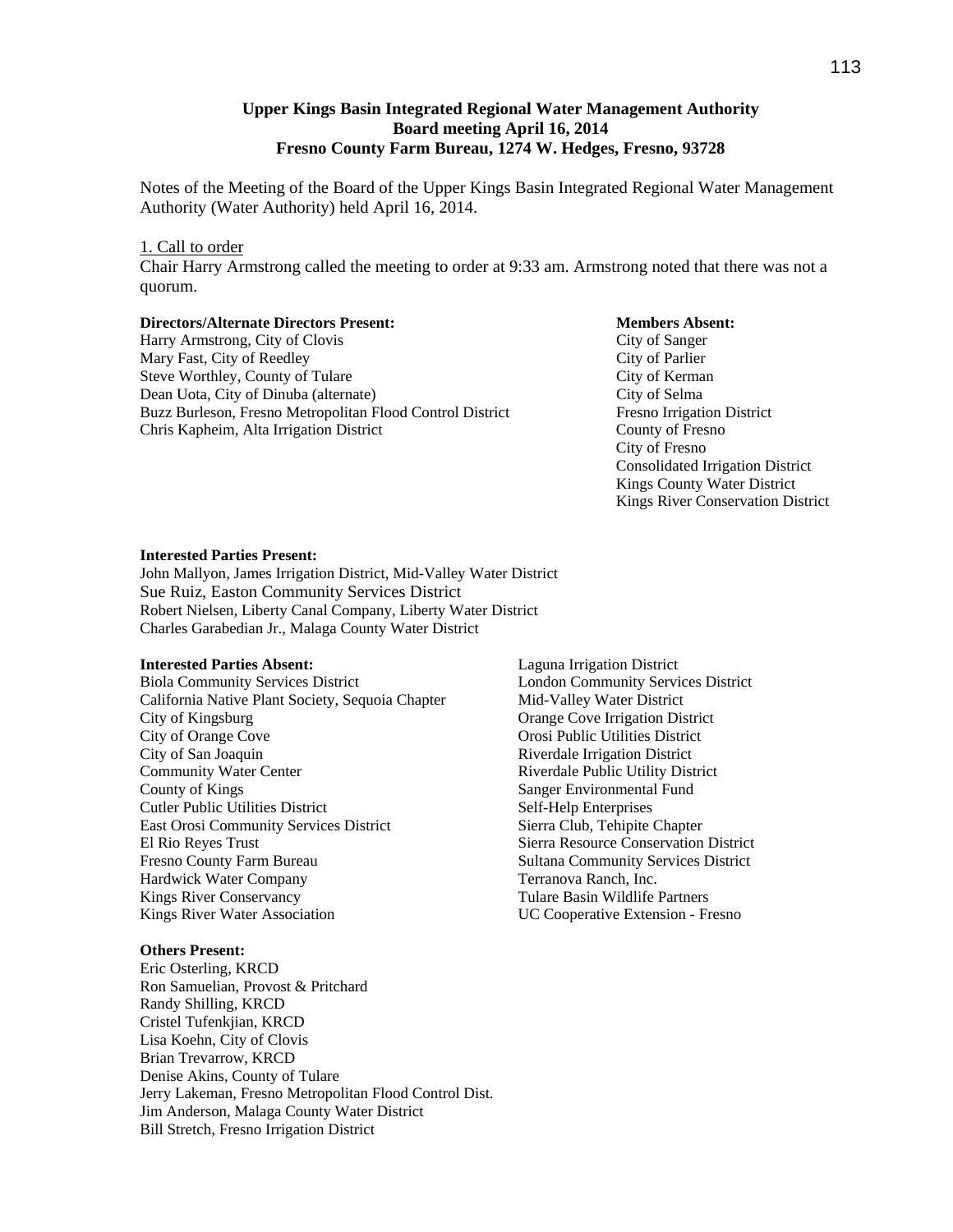2. Addition to or Deletion from the Agenda Chair Armstrong moved Item 12 before Item 6.

3. Public Presentations

None

4. Approval of Minutes of the January 15, 2014 Board of Directors

This item was continued until the next scheduled Board meeting.

# 5. Advisory Committee Report

Chair Armstrong called on Eric Osterling to provide a report on Advisory Committee activities. Osterling reported that the Advisory Committee met on March 19. Osterling reported that the highlight document has been completed and is available to Water Authority members to use for presentations, meetings, and other Water Authority outreach events. Osterling reported that the Boundaries Work Group met and discussed Kings County Water District and Lakeside Irrigation Water District boundaries in relation to the Water Authority's boundary. Osterling reported that the Work Group will continue to meet and report back to the Advisory Committee. Osterling reported that the next Advisory Committee meeting will include the election of chair and vice chair.

# 12. Audit

Shilling called on Rod Pruett from Price Paige & Company to report on the auditor's report for the years ended June 30, 2013 and 2012. Pruett provided an overview of the auditor's responsibilities and the financial statements. Pruett reported that the auditor has given the Kings Basin Water Authority an unmodified opinion.

# 6. Budget Committee Report

Chair Armstrong called on Randy Shilling to provide a report on Budget Committee activities. Shilling reported that the Budget Committee has met to consider new membership criteria for smaller agencies. Shilling reported that the current buy-in cost of \$30,000 is a significant cost for smaller communities and agencies. Shilling reported that committee members also discussed providing an incentive for smaller organizations to join their contributions and together join as perhaps a JPA. The Committee is considering a lower contribution level for smaller agencies. Shilling reported that the Committee is drafting a proposal that will be presented to the Board at a future Board meeting.

# 7. Staff Reports

*Planning and Implementation Contracts* – Osterling reported on the status of planning and implementation contracts. Osterling referred to the contracts matrix included in the agenda packet for updates on specific projects. Osterling reported that the some of the Round 1 Implementation grant sub-contracts are near completion.

*Inter-regional and Statewide Coordination* – Osterling reported that Watershed Coordinator Kathy Wood McLaughlin's contract has been extended through August 15. Osterling called on Denise Akins to report on the Tulare Lake Basin DAC study. Akins reported that the study is almost completed. One more stakeholder meeting is scheduled and the draft report will be distributed for comment in June.

*Public Information* – Tufenkjian reported that Dave Orth made a presentation to the SWRCB regarding the challenges and opportunities of IRWMPs and the Water Authority's Prop. 50 projects. A poster was also presented in conjunction with the presentation. Tufenkjian reported that the California Water Foundation grant communication materials are nearing completion and the next phase of outreach and presentations will be occurring this summer.

*Legislation –* Tufenkjian reported that several bills have been introduced in both the Senate and Assembly to revise the water bond. Tufenkjian reported that Kings River interests have communicated to the water bond bills' authors key elements that should be included in any water bond legislation including: 1. Storage funding in the 2014 water bond of \$3 billion should remain at